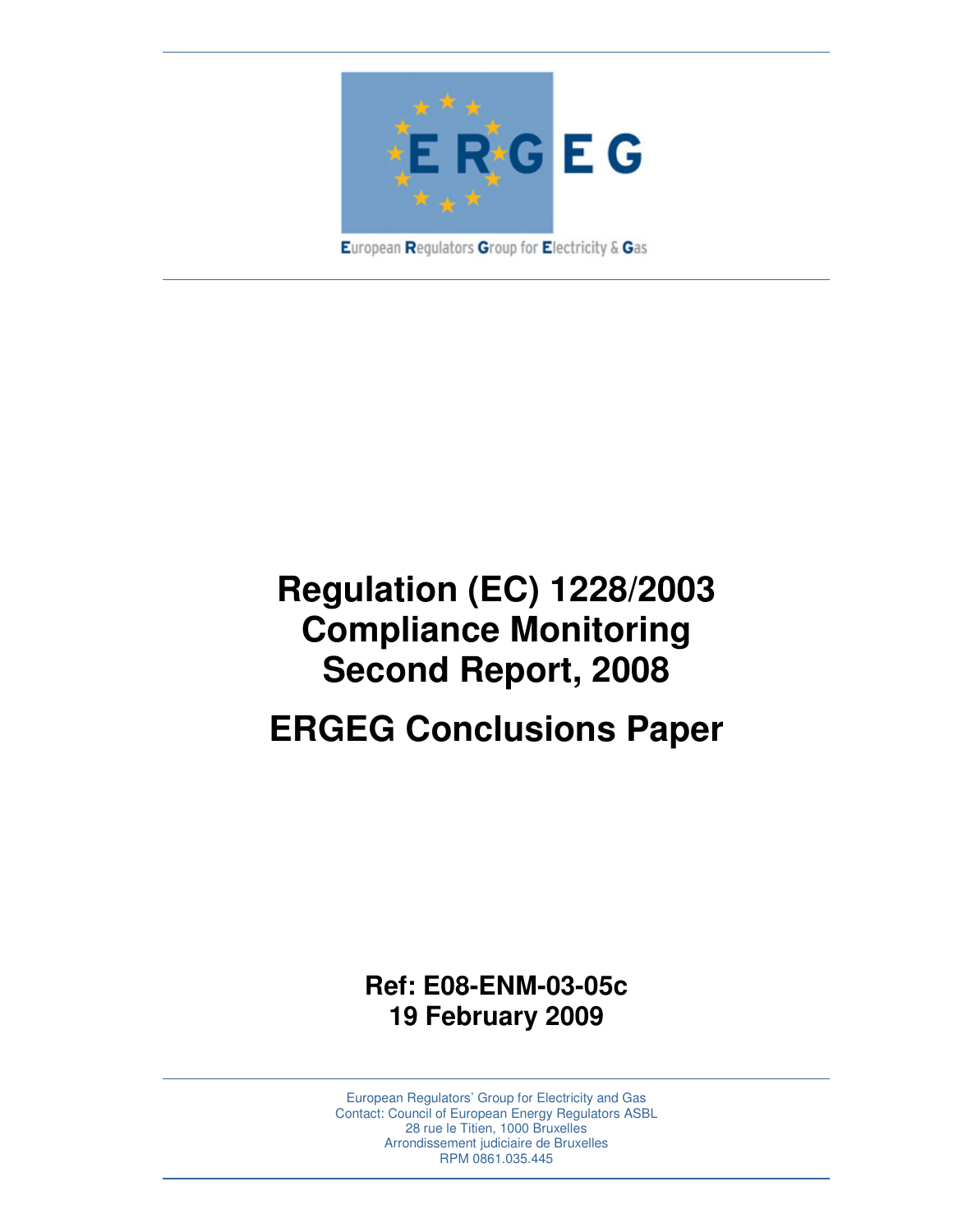

### **Table of Contents**

| 1            |                                                                                   |  |
|--------------|-----------------------------------------------------------------------------------|--|
|              |                                                                                   |  |
|              |                                                                                   |  |
| $\mathbf{2}$ |                                                                                   |  |
|              | 2.1                                                                               |  |
|              | 2.2 Clarification of the Rules in EU Regulation 1228/2003 and the Congestion      |  |
|              |                                                                                   |  |
|              |                                                                                   |  |
|              |                                                                                   |  |
|              |                                                                                   |  |
|              | 2.7 Need for clear rules on Inter TSO Compensation and Transmission Tarification6 |  |
|              |                                                                                   |  |
|              |                                                                                   |  |
|              | 2.10 The future Compliance Monitoring on EU Regulation 1228/2003 and Congestion   |  |
|              |                                                                                   |  |
|              |                                                                                   |  |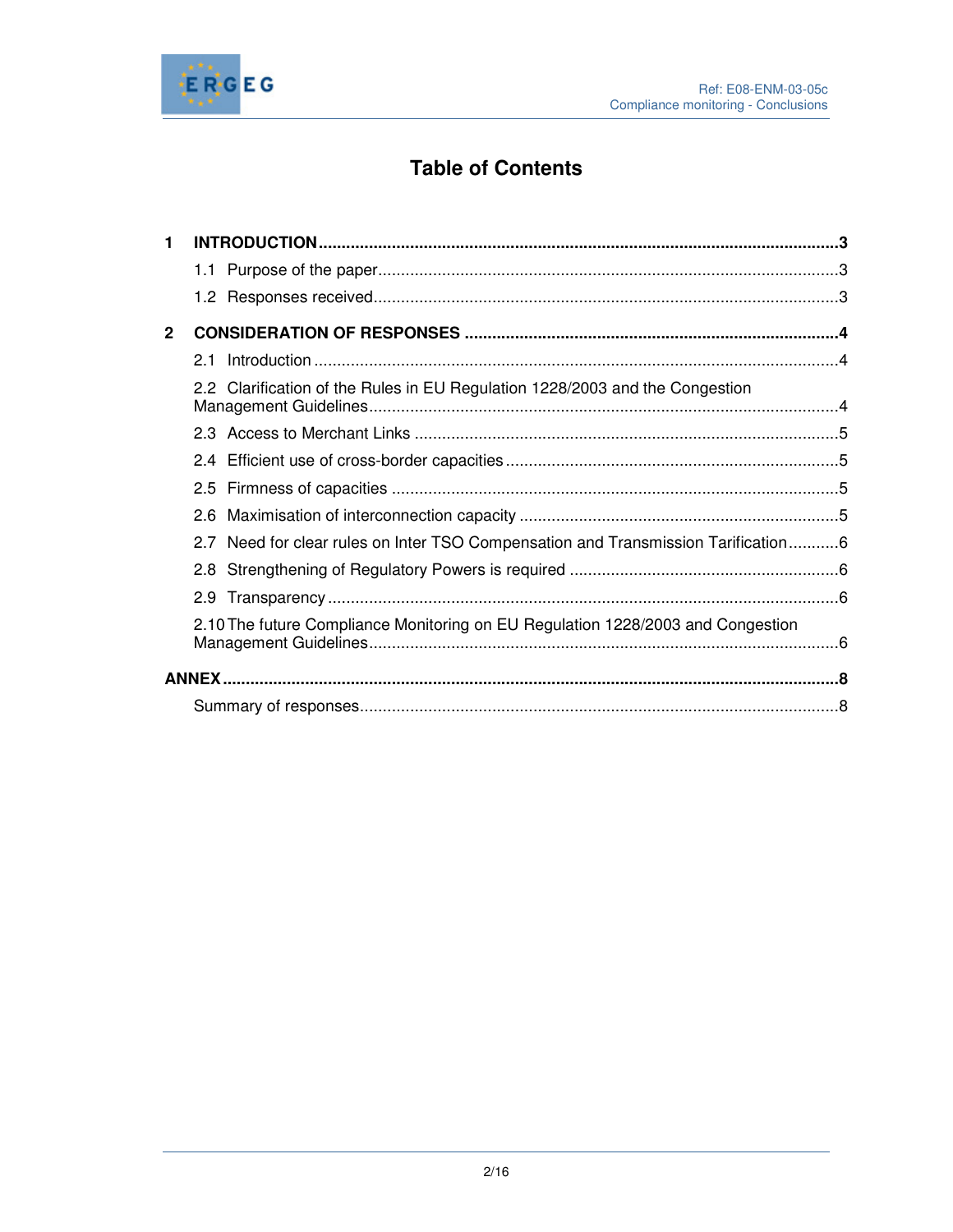

#### **1 Introduction**

#### **1.1 Purpose of the paper**

The first Monitoring Report on Compliance with Regulation 1228/2003 (the Regulation) and the Congestion Management Guidelines (CM Guidelines) prepared by ERGEG (First Compliance Report) was presented at the XIV Florence Forum in September 2007,. The Forum requested that ERGEG resolve any outstanding issues regarding the interpretation of legal requirements in the Regulation and CM Guidelines, in order to enable better and more precise monitoring and reporting in the Second Compliance Report (the Report). The Forum also concluded that the Second Compliance Report should be more specific and should allow the European Commission (EC) to identify clearly to what extent the legal provisions of the Regulation and CM Guidelines have been met in Member States (MS).

The key findings of the Second Report showed that the Regulation and the CM Guidelines have not yet been fully implemented. However, it was acknowledged that much progress has been made since the First Compliance Report, especially within the realm of the Regional Initiatives. These are working to find solutions to the requirements set by the Regulation and the annexed CM Guidelines. The changes required are of a complex nature and will depend on participation and full commitment of many European stakeholders. Because of this, ERGEG concluded that it was important to develop a clear understanding of what needs to be done, how, and who is best placed to do it.

In the Report, ERGEG invited stakeholders to provide answers to the following questions:

- How can compliance be achieved where non-compliance and deviations from the legal provisions in the Regulation and the CM Guidelines have been identified?
- Are there any other areas where more precise and detailed provisions in the Regulation and the CM Guidelines, possibly beyond the findings in the Report, would be useful?

This document sets out the conclusions that ERGEG has drawn from the responses provided to the Report. The public consultation was held between 17 September 2008 and 12 November 2008. A summary table of the responses received and the viewpoints expressed by stakeholders is provided in the Annex.

#### **1.2 Responses received**

ERGEG received 15 non-confidential responses during its public consultation on the Second Compliance Monitoring Report. Ten replies were from organisations representing national, regional or European electricity market participants. Three responses were from Transmission System Operators (TSOs) or organisations including representation of TSO activities. One reply was from an organisation representing energy intensive users. The last was from an organisation mainly concerned with electricity distribution activity. Responses spanned the geographic and industrial structure of the EU electricity market.

The respondents were:

- VERBUND-Austrian Power Grid (APG)
- Centrica plc (Centrica)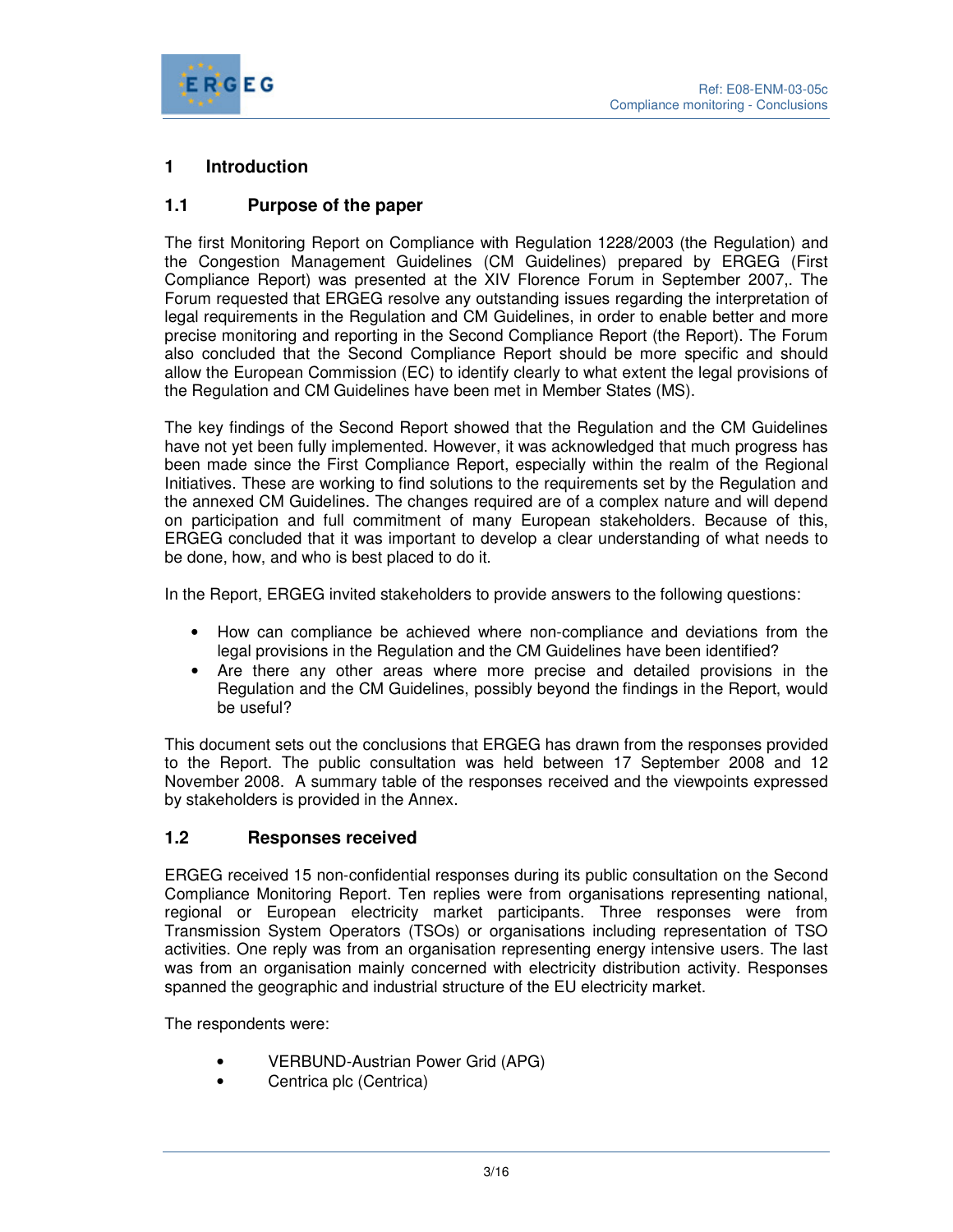

- $\bullet$  CEZ, a. s. (CEZ)
- Norwegian Electricity Industry Association (EBL)
- Edison (Edison)
- European Federation of Energy Traders Iberian Task Force (EFET)
- Energie Baden-Württemberg AG (EnBW)
- European Transmission System Operators (ETSO)
- Union of the Electricity Industry (Eurelectric)
- Groupement Européen des entreprises et Organismes de Distribution d'Energie (GEODE)
- International Federation of Industrial Energy Consumers Europe (IFIEC)
- Nordenergi (Nordenergi)
- Scottish and Southern Energy (SSE)
- Towarzystwo Obrotu Energia (toe)
- The Spanish Electricity Association (UNESA)

These responses are available on ERGEG's website (www.energy-regulators.eu). Furthermore, two confidential responses were received.

#### **2 Consideration of responses**

#### **2.1 Introduction**

 $\overline{a}$ 

Respondents to the Report commented on several of the issues raised in the report. This chapter summarises respondents' views and sets out ERGEG's actions in light of these.

Many respondents welcomed the ERGEG Report and confirmed the key findings, conclusions and recommendations stated by ERGEG in the report. This paper focuses on those respondents' views which will need further work following this public consultation.

#### **2.2 Clarification of the Rules in EU Regulation 1228/2003 and the Congestion Management Guidelines**

Responses from market participants to the Report confirmed ERGEG's opinion that more detailed provisions in EU Regulation 1228/2003 and the CM Guidelines are needed. These clarifications are not ensured by the 3rd Package<sup>1</sup>, as it was not the scope of the 3rd Package to solve uncertainties in the Regulation or annexed CM Guidelines.

ERGEG will therefore provide a list of issues where clarification in the legal requirements are needed and submit this list, with interpretations, for public consultation. After consultation the list will be finalised and sent to the European Commission (EC), which may evaluate the need to amend the CM Guidelines accordingly. However, it is assumed that most of the

<sup>&</sup>lt;sup>1</sup> Third legislative package on energy liberalisation, 19 September 2007.

http://ec.europa.eu/energy/gas\_electricity/third\_legislative\_package\_en.htm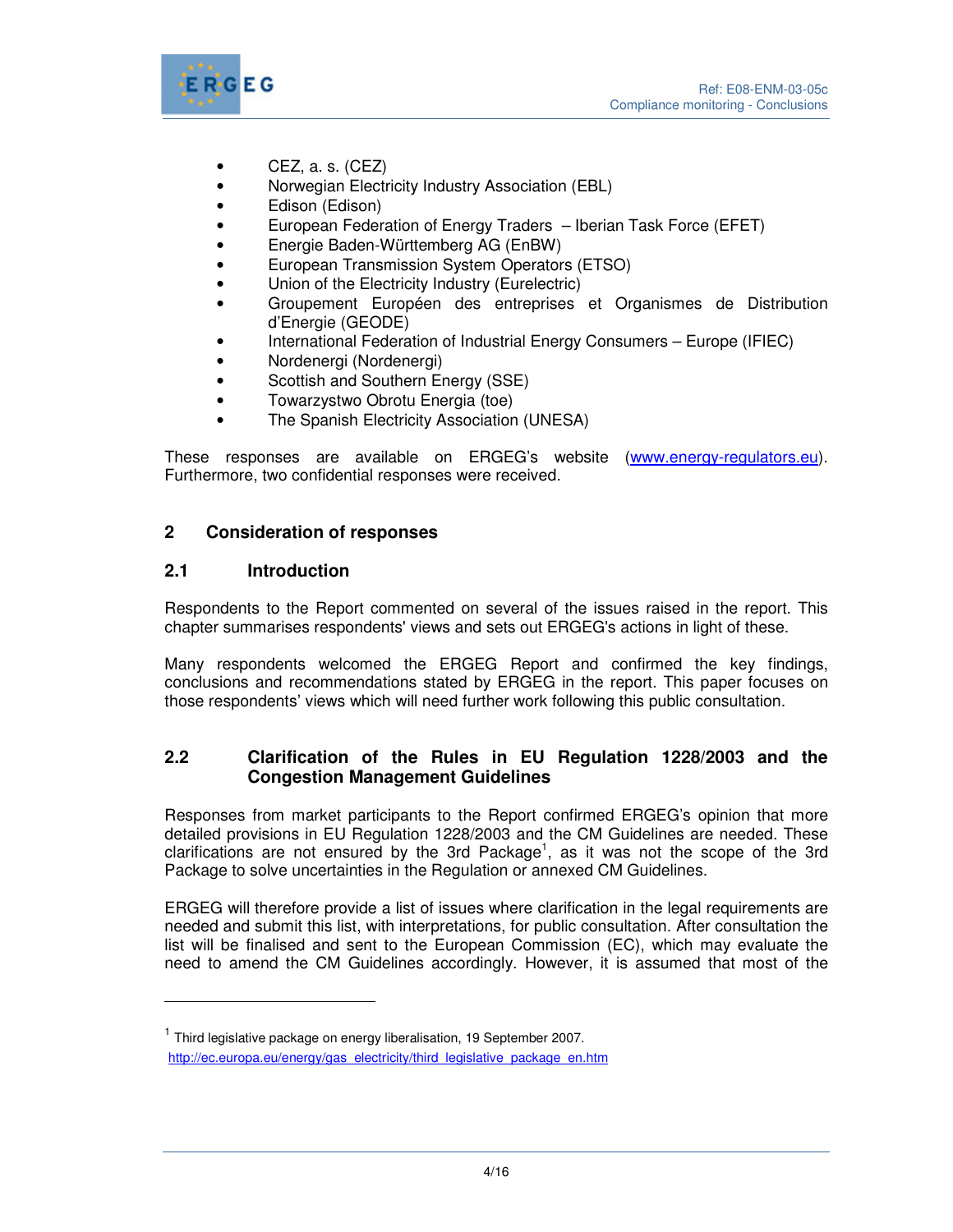

unclear issues will be solved by explanatory remarks and guidance for interpretation and no legal actions by the EC will be needed.

Until the Rules are clarified, there is the possibility that National Regulatory Authorities (NRAs) could interpret the legal requirements differently, basing their interpretation on experience gained from the national markets.

#### **2.3 Access to Merchant Links**

ERGEG considers that it is important to continue work on ensuring Third Party Access (TPA) and providing market-based congestion management methods on the old "Merchant Links". This approach should contribute to the efficient use of these interconnectors.

This work will be done within the ERGEG Regional Initiatives, such as the Northern region Implementation Group (IG) dedicated to the Merchant Links. Responses to the public consultation demonstrated that market participants are keen to improve conditions of access to these interconnectors.

#### **2.4 Efficient use of cross-border capacities**

ERGEG stated in the Report that it believes it is of the utmost importance to ensure the provision of intraday allocation methods on all interconnectors. While on many borders bilateral solutions are used within the regional framework, the implementation of regionally coordinated intraday allocation methods has been discussed. Furthermore, ERGEG has prepared voluntary assessment criteria on the economic efficiency of different congestion management methods.

ERGEG will actively support the work within the Regional Initiatives in order to achieve improvements on the efficiency of congestion management as soon as possible.

#### **2.5 Firmness of capacities**

Several market participants consider firmness of capacities essential.

Some market participants and TSOs required more detailed and exact provisions in the Regulation on this topic.

Market participants have pointed out that countertrading and redispatch have not yet fully developed to assist the day-to-day congestion management by managing the lack of capacity and its firmness.

#### **2.6 Maximisation of interconnection capacity**

Market participants stressed the importance of this issue and the need of regulatory support in order to ensure that the maximum level of capacity is offered.

Responses from market participants said that they want the relevant parties to ensure that the maximum level of capacity is available at cross-border interconnections. ERGEG will draft a discussion paper on incentive schemes in order to promote further discussion of this issue in 2009.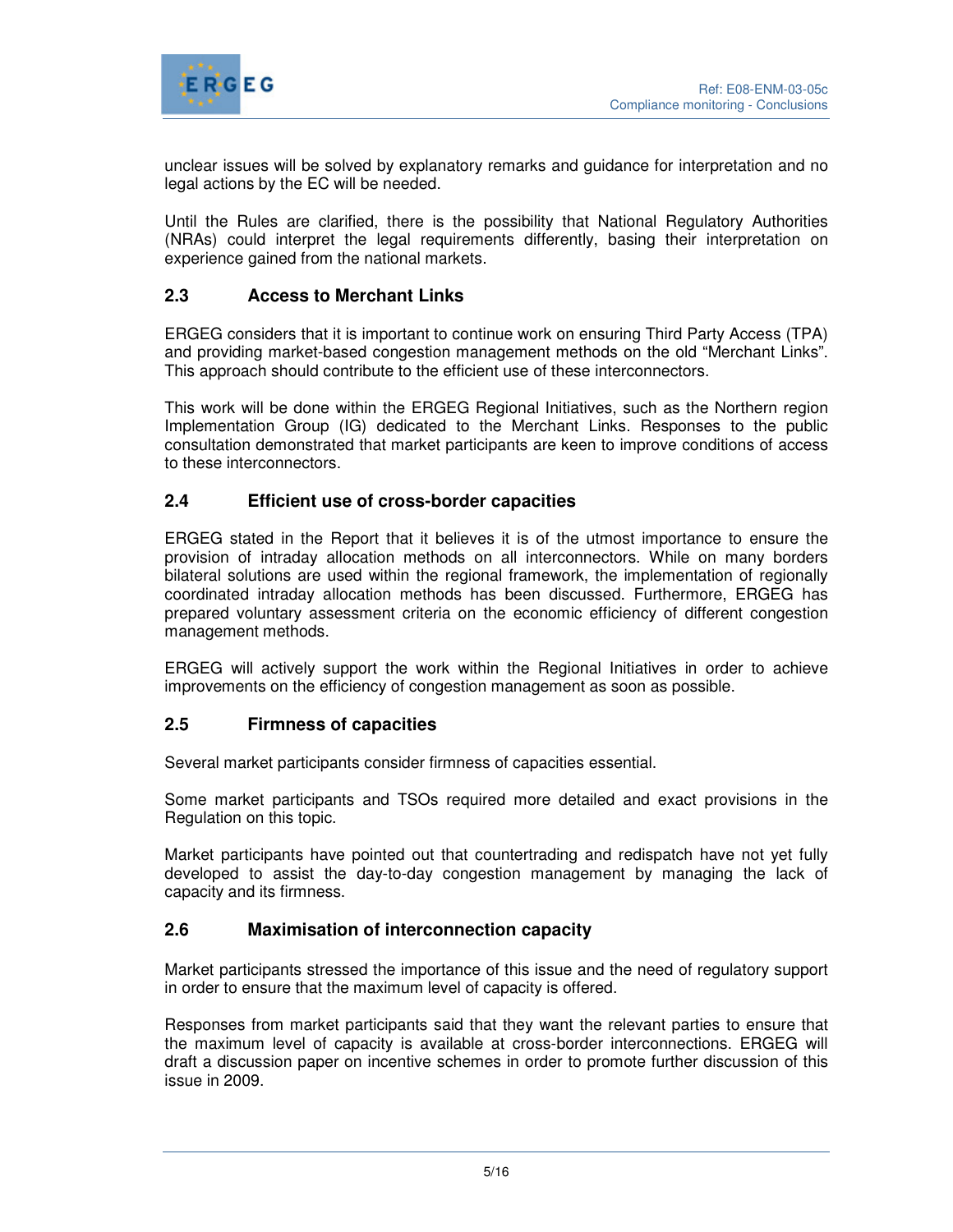

#### **2.7 Need for clear rules on Inter TSO Compensation and Transmission Tarification**

As ERGEG stated in the Report, there is a strong need for the adoption of Guidelines on Inter-TSO Compensation (ITC) and Transmission Tarification. With regard to the issue of ITC, ERGEG will provide input to the European Commission's consultation, which started the 9th December 2008 and will run until the 28th February 2009.

Some respondents also commented on the need for Transmission Tarification Guidelines in due time. They suggested that if it was likely that the discussion on ITC would delay the completion of Tarification Guidelines then the two should be dealt with separately.

#### **2.8 Strengthening of Regulatory Powers is required**

With regard to the need to harmonise regulatory powers, ERGEG stated in its report that Member States should put in place the legal framework that is necessary to create efficient cross-border electricity trade and support the implementation of the CM Guidelines. The third energy package ( $3<sup>rd</sup>$  Package) proposals will revise and improve the powers of NRAs.

Some issues relating to NRA powers are not covered by the  $3<sup>rd</sup>$  Package but need to be adopted in the CM Guidelines. These include:

- the lack of concrete legal powers with regard to enforcement of the obligation of market participants in Point 5.5 of the CM Guidelines to provide TSOs with the necessary information. To ensure the publication of this data a clarification of this provision would be helpful, which also allows the NRA to take legal steps against the market participants.
- regulators should have clear ex-ante powers on approval of topics under congestion management. This would help ensure proper and timely implementation of the CM Guidelines.

#### **2.9 Transparency**

The issue of transparency was considered important by many respondents in order to create a level playing field in Europe. Therefore, the implementation of the publication requirements set by the regional Transparency Reports will be the key activities for the regulators, where the Transparency Reports are already adopted (Northern, Central-West, Central-East, South-West and soon Central South regions). As market participants request European-wide harmonisation, remaining regions should also proceed with the adoption of publication requirements.

Whether further harmonisation is necessary e.g. by developing a European Transparency Report, will be discussed in the medium term.

#### **2.10 The future Compliance Monitoring on EU Regulation 1228/2003 and Congestion Management Guidelines**

In order to improve the compliance monitoring on the implementation of EU Regulation 1228/2003 and CM Guidelines, ERGEG has decided to provide from 2009 onwards a partial report with in-depth analysis of selected topics agreed beforehand with the European Commission. This would mean that the compliance monitoring report would focus annually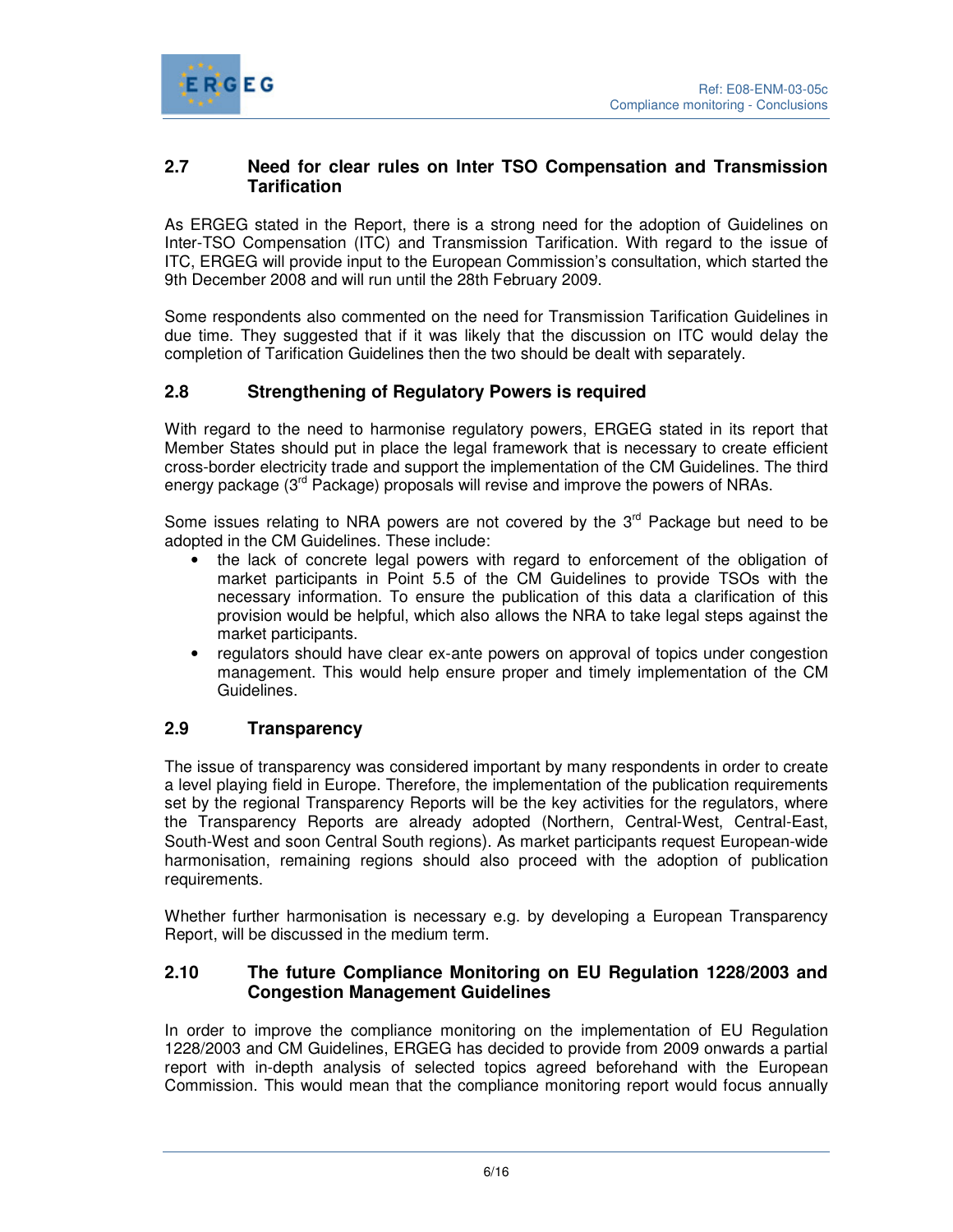

on only some issues. However, with regard to the status of the implementation there will be an update of the annexes which detail the requirements set in the Regulation and the CM Guidelines.

For the purpose of the 2009 compliance monitoring report, the responses to the public consultation signalled a deep interest in the following topics:

- firmness of cross-border capacities;
- maximisation of cross-border capacities;
- cross-border redispatch and countertrading;
- transparency; and
- use of congestion income.

The input from this public consultation will be considered by ERGEG when providing proposals to the EC on the subjects for in-depth analysis in the Third Compliance Monitoring Report in 2009.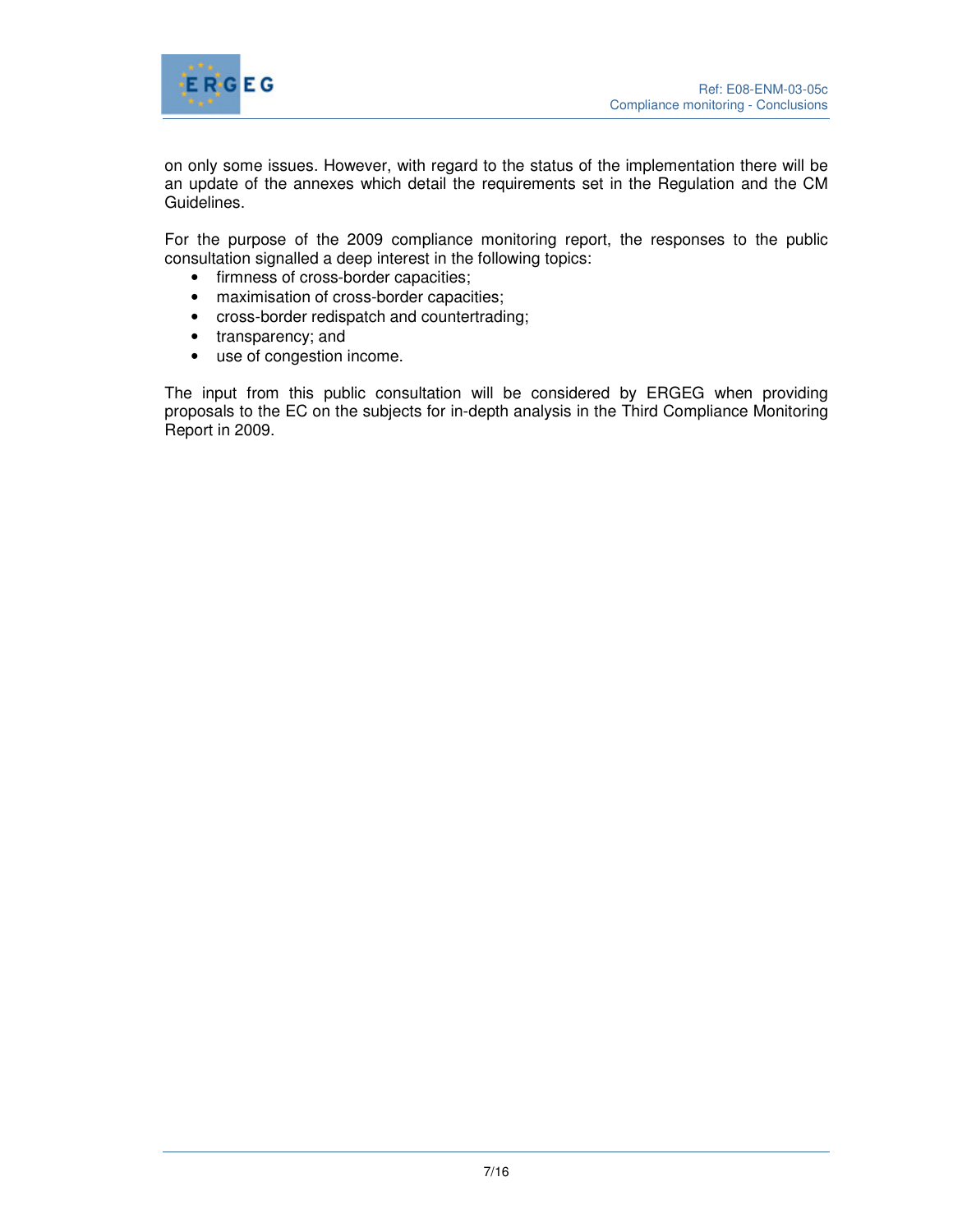

#### **Annex**

#### **Summary of responses**

This summary maps responses according to the topics.

The responses received will be considered when selecting the topics for the Third Compliance Monitoring Report in 2009.

| <b>Issue</b>                                                                                                                                                                                                                                                                                                                                                                                                                                                                                                                                                       | <b>Who</b>     |
|--------------------------------------------------------------------------------------------------------------------------------------------------------------------------------------------------------------------------------------------------------------------------------------------------------------------------------------------------------------------------------------------------------------------------------------------------------------------------------------------------------------------------------------------------------------------|----------------|
| <b>Legal framework and CM Guidelines</b>                                                                                                                                                                                                                                                                                                                                                                                                                                                                                                                           |                |
| An appropriate nation legal framework to ensure the harmonisation should be<br>set by the MS.                                                                                                                                                                                                                                                                                                                                                                                                                                                                      | $\overline{c}$ |
| The legal framework to secure efficient cross border trade and the<br>implementation of the rules in the CM Guidelines should be elaborated.<br>However, such a legal framework must be carefully scrutinised before<br>implementation so that rules and regulations that are not possible to fulfil e.g.<br>the existing regulation on Inter Transmission System Operator (TSO)<br>Compensation (ITC), are not introduced.                                                                                                                                        | $\overline{1}$ |
| The ERGEG proposal to amend the Regulation and CM Guidelines in order to<br>remove current ambiguities and to provide clarity on what is required is<br>welcomed. A single, clear and transparent set of Guidelines, which are<br>applicable and well understood by all, is strongly advocated.                                                                                                                                                                                                                                                                    | 1              |
| (4.1.7) Point 1.7 of the Guidelines is one example that too much room for<br>interpretation is left in the rules of CM Guidelines.                                                                                                                                                                                                                                                                                                                                                                                                                                 | $\mathbf{1}$   |
| The CM Guidelines are in too vague and result in different interpretations<br>between different countries. One example of this is the practice in Sweden of<br>moving internal bottle-necks to the surrounding borders. Hence, the CM<br>guidelines need to become more precise on these issues in order to omit<br>inefficient national practices.                                                                                                                                                                                                                | $\overline{1}$ |
| With regard to the issues of curtailment, firmness and compensation, clear and<br>transparent requirements, agreed upon between all regulators, and outlined in<br>the Regulation and CM Guidelines to ensure a common and well-understood<br>standard would be welcomed.                                                                                                                                                                                                                                                                                          | $\mathbf{1}$   |
| There is an insufficient level of harmonisation on cross-border electricity flows.<br>Specific rules as well as general market structure still differ to a very large<br>extent and these differences impede a full development of cross-border<br>electricity trading. There is a need for further coordination among Regulators<br>and TSOs at European level, in order to develop a consistent or at least<br>harmonised set of rules related to cross-border electricity flows between<br>neighbouring States and, eventually, at regional and European level. | $\mathbf{1}$   |
| A new, clearer and more detailed version of the CM Guidelines is of utmost<br>importance, as rules in the Guidelines are often too vague and leave room for<br>different interpretations.                                                                                                                                                                                                                                                                                                                                                                          | $\mathbf{1}$   |
| Redraft clearer and more precise CM Guidelines with the minimum amount of<br>room for interpretation, in close cooperation with all stakeholders.                                                                                                                                                                                                                                                                                                                                                                                                                  | $\mathbf{1}$   |
| ERGEG should list all unclear formulations and prepare a comprehensive<br>interpretation, which should be subject of public consultation.                                                                                                                                                                                                                                                                                                                                                                                                                          | $\overline{1}$ |
| The introduction of amendments to Regulation 1228/2003 and the CM<br>Guidelines to improve clarity and remove interpretations ambiguities is<br>welcomed.                                                                                                                                                                                                                                                                                                                                                                                                          | $\overline{1}$ |
| Important steps to be followed are the enabling of access to "Merchant Links",<br>strengthening the role of regulators in the process of implementation, detailed                                                                                                                                                                                                                                                                                                                                                                                                  | $\overline{1}$ |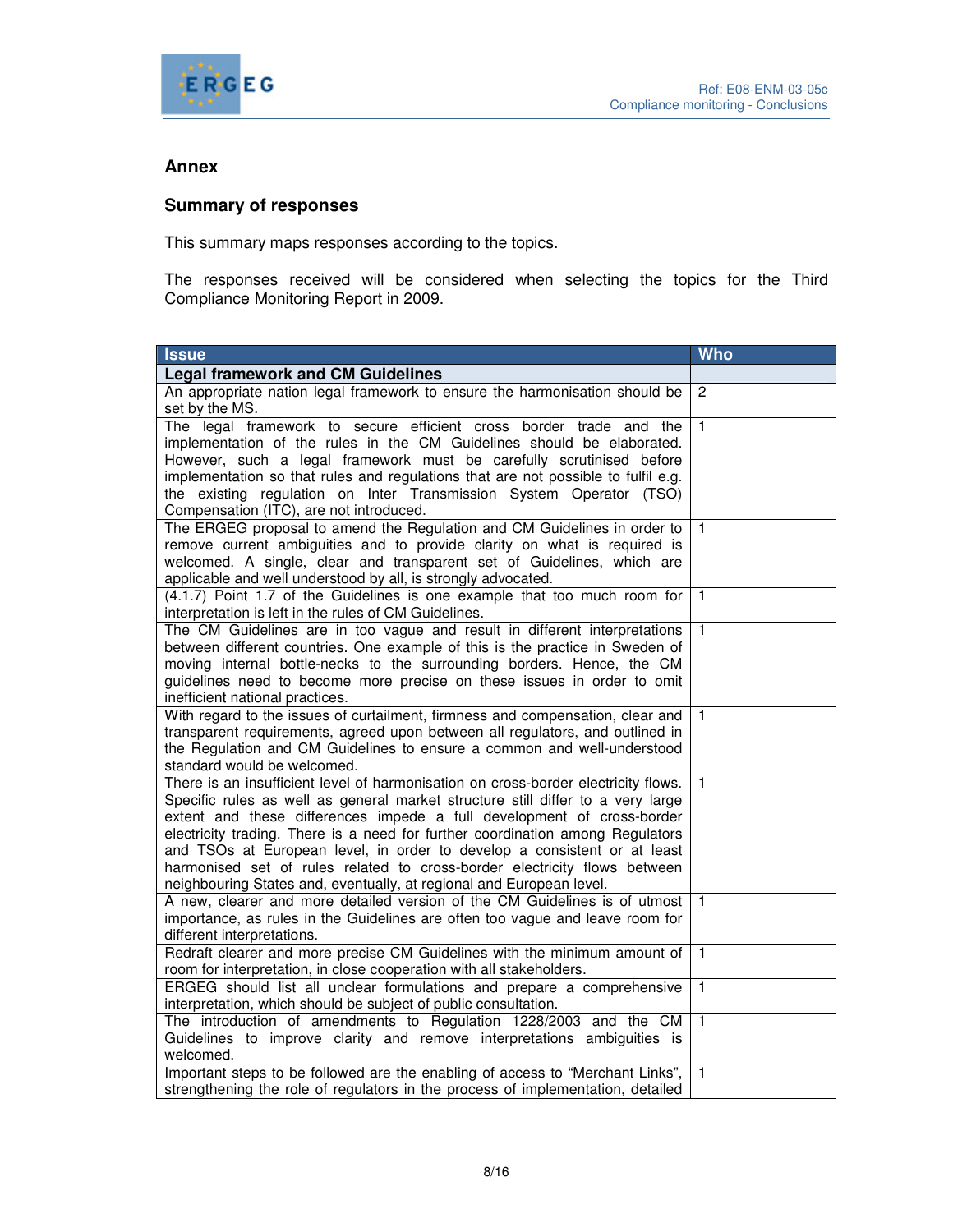



| and precise determination of conditions on practising countertrading and                                                                                    |                |
|-------------------------------------------------------------------------------------------------------------------------------------------------------------|----------------|
| redispatching.                                                                                                                                              | $\overline{1}$ |
| The formalisation of new Guidelines would be beneficial, adding to the CM<br>Guidelines already in place. By consulting in preparation, ERGEG can help      |                |
| ensure the applicability in market operations.                                                                                                              |                |
| On occasion there is too much room for interpretation given in the present legal                                                                            | $\mathbf{1}$   |
| framework. It would be beneficial to see ERGEG's interpretation of these areas                                                                              |                |
| and a consultation with market participants to engage on how to address these                                                                               |                |
| issues.                                                                                                                                                     |                |
| As priorities, encourage the development of explanatory notes and guidelines                                                                                | $\mathbf{1}$   |
| for transparency and firmness of capacity (building on work done by ERGEG).                                                                                 |                |
| Other areas of advice are curtailment and flow management rules.                                                                                            |                |
| ERGEG's advice to the EC: capacity firmness and maximisation issues are to                                                                                  | $\mathbf{1}$   |
| be supported; general framework should be developed to harmonise                                                                                            |                |
| countertrading; present three alternatives are sufficient for use of congestion                                                                             |                |
| income                                                                                                                                                      |                |
| ERGEG's advice to the EC: supports all four topics (firmness, maximisation,                                                                                 | $\mathbf{1}$   |
| countertrading/redispatcing and use of congestion income)                                                                                                   |                |
| In some instances it is stated that National Regulatory Authorities (NRAs) do                                                                               | $\mathbf{1}$   |
| not consider legal text to be applicable. It would be beneficial to understand the                                                                          |                |
| reason behind such a statement. Any such statement should be justified by the                                                                               |                |
| NRA and/or TSO. Where an element is not applicable, tables in annex should                                                                                  |                |
| state 'NA' rather than 0%, which would also be the statement for non-                                                                                       |                |
| compliance where it is legally required.                                                                                                                    |                |
| <b>General comments</b>                                                                                                                                     |                |
|                                                                                                                                                             | $\mathbf{1}$   |
| In general, respondent agrees with most of the findings of ERGEG's Report and                                                                               |                |
| with the proposed solutions.                                                                                                                                |                |
| A European vision and a set of priorities are necessary on a bottom-up                                                                                      | $\mathbf{1}$   |
| approach.                                                                                                                                                   | $\mathbf{1}$   |
| The ERGEG conclusion to define and put in place concrete measures to speed-<br>up the implementation process of CM Guidelines is welcome. In order to do so |                |
| regional cooperation and harmonisation of legislation and regulation between                                                                                |                |
| NRAs should be increased. In these processes it is important to establish good                                                                              |                |
| information processes and dialog with TSOs and Stakeholders within the                                                                                      |                |
| region.                                                                                                                                                     |                |
| In some instances, projects may already be in place through which compliance                                                                                | $\mathbf{1}$   |
| will be improved or even ensured. This is not reflected in the report.                                                                                      |                |
| Section 6.1.11 Why are areas such as curtailment, firmness and compensation                                                                                 | $\mathbf{1}$   |
| included as areas of 'critical non-compliance' when the requirements for                                                                                    |                |
| compliance have yet to be clearly defined?                                                                                                                  |                |
| Other issues are also of great importance, e.g. EU - non EU regional contacts.                                                                              | $\mathbf{1}$   |
| From a socioeconomic point of view, the most important issue regarding "old                                                                                 |                |
| merchant interconnections" is whether the utilisation is efficient or not, and not                                                                          |                |
| who is receiving the congestion rent. If TPA is considered necessary to ensure                                                                              |                |
| efficient utilisation, one option could then be to demand that current owners                                                                               |                |
| arrange for implicit or explicit auctions.                                                                                                                  |                |
| The current incentives for TSOs for investments are too weak and too                                                                                        | $\overline{1}$ |
| uncertain.                                                                                                                                                  |                |
| Cross-border investment incentives: start working on a system of harmonisation                                                                              | $\mathbf{1}$   |
| of incentives given to TSOs carrying out investments, especially when these                                                                                 |                |
| investments have an impact on cross-border transmission capacities.                                                                                         |                |
| <b>Congestion Management - Methods</b>                                                                                                                      |                |
| Support was expressed for the development towards more and firm capacities                                                                                  | $\mathbf{1}$   |
| being made available to the market. The security of supply issue has to be                                                                                  |                |
| respected and regional dimensions and influence have to be taken into account.                                                                              |                |
|                                                                                                                                                             |                |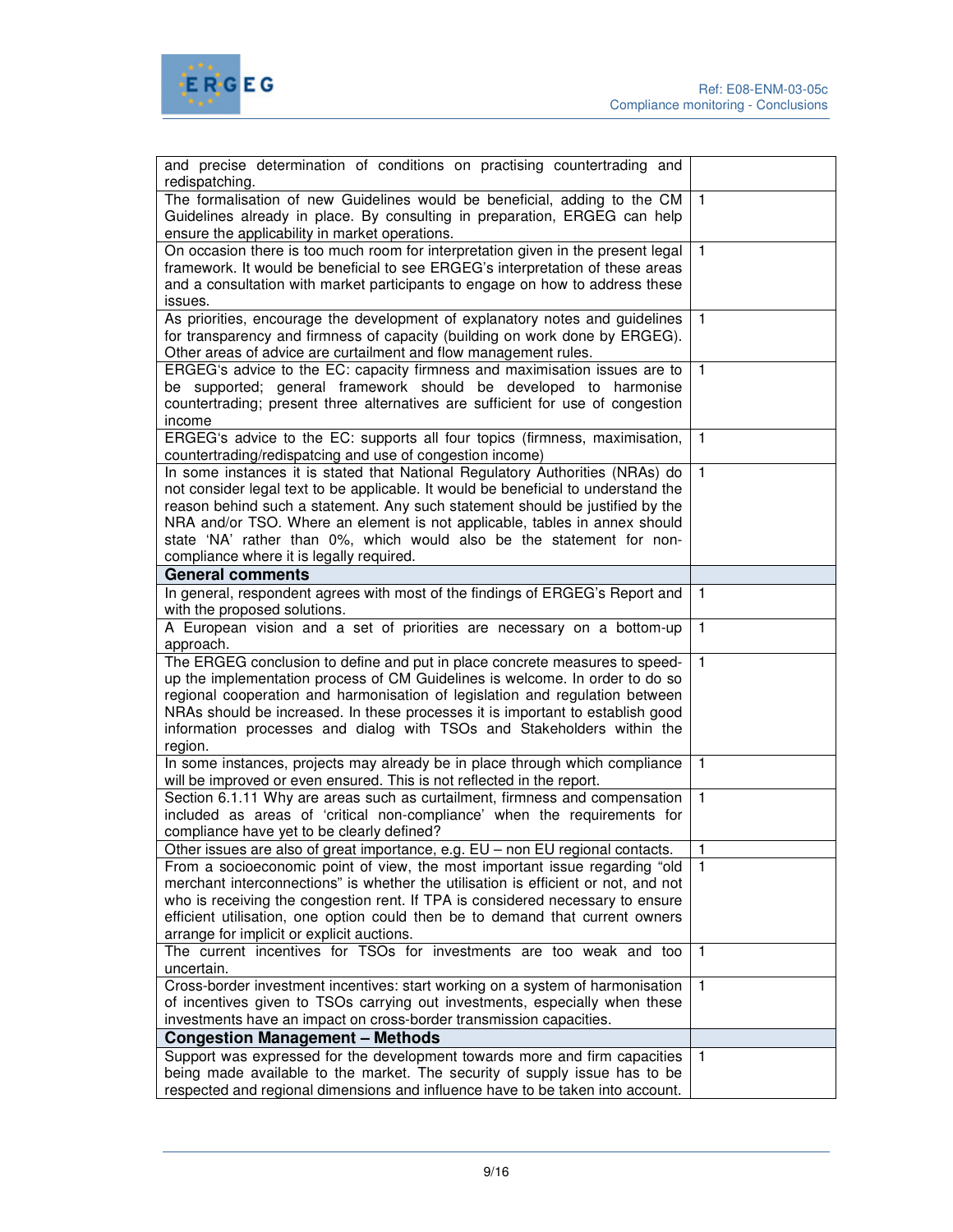

| Maximisation of capacity is the core of Regulation 1228/2003. It should be more<br>clearly explained why NRAs cannot enforce this provision and what should be<br>improved to ensure this provision. The respondent wants to participate in the<br>drafting of ERGEG's advice on how to maximise capacity.                                                                                                                                                                                                                                                                                                                                                                                                                                                     | $\mathbf{1}$                 |
|----------------------------------------------------------------------------------------------------------------------------------------------------------------------------------------------------------------------------------------------------------------------------------------------------------------------------------------------------------------------------------------------------------------------------------------------------------------------------------------------------------------------------------------------------------------------------------------------------------------------------------------------------------------------------------------------------------------------------------------------------------------|------------------------------|
| Technical conditions necessary for the maximisation of available transmission<br>capacities must be determined.                                                                                                                                                                                                                                                                                                                                                                                                                                                                                                                                                                                                                                                | $\mathbf{1}$                 |
| Netting is an issue that can be implemented relatively easy.                                                                                                                                                                                                                                                                                                                                                                                                                                                                                                                                                                                                                                                                                                   | 1                            |
| The Polish TSO has been very conservative as regards offering cross-border<br>capacity and acting in the scope of developing additional export and import                                                                                                                                                                                                                                                                                                                                                                                                                                                                                                                                                                                                      | 1                            |
| opportunities. In the last 3 years, commercial exchange has been gradually<br>capped up to a total lack of capacities at yearly and monthly auctions. This is in<br>contradiction to the EU policy and the creation of regional markets.                                                                                                                                                                                                                                                                                                                                                                                                                                                                                                                       |                              |
| Reservation of cross-border capacities causes unequal treatment of sellers and<br>increases the risk related to the execution of the concluded contracts for the<br>international sale of energy.                                                                                                                                                                                                                                                                                                                                                                                                                                                                                                                                                              | 1                            |
|                                                                                                                                                                                                                                                                                                                                                                                                                                                                                                                                                                                                                                                                                                                                                                |                              |
| Efficiency calls for a thorough review of "European" market design. A<br>comparison with the "US" market design could be a starting point for such a<br>review. Characteristic of the former is zonal prices and sequential clearing of<br>submarkets (transmission market, day-ahead market and market for ancillary<br>services), whereas the latter is characterised with nodal pricing and<br>simultaneous clearing of several such submarkets. The choice of sequential<br>before simultaneous clearing leads to a less complex market design, but more<br>complex coordination measures and (presumably) less efficient market<br>outcomes.                                                                                                              | $\mathbf{1}$                 |
| Countertrade and redispatch is not yet fully developed at a level which is<br>sufficient for day-to-day operation. The introduction of a redispatching<br>mechanism to manage the lack of capacity in the interconnectors is suggested<br>as an incentive to avoid congestions. Cooperation should be enhanced.                                                                                                                                                                                                                                                                                                                                                                                                                                                | $\mathbf{1}$                 |
| With regard to the change of market conditions not Market Coupling but a cross<br>border intraday trade is the best way to achieve an optimal social welfare<br>equilibrium as market players need to adapt their positions constantly.                                                                                                                                                                                                                                                                                                                                                                                                                                                                                                                        | $\mathbf{1}$                 |
| Efficient use of cross border capacities should be achieved for every allocation<br>timeframe (long term, day-ahead or intraday).                                                                                                                                                                                                                                                                                                                                                                                                                                                                                                                                                                                                                              | $\mathbf{1}$                 |
| Section 3.1: Provision of Information on Interconnection capacities: Has there<br>been any consultation/explanation by the NRAs where information differs on<br>different sides of the border?                                                                                                                                                                                                                                                                                                                                                                                                                                                                                                                                                                 | $\mathbf{1}$                 |
| The creation of a common and shared updated database describing the real<br>physical network of large and consistent parts of the European system should<br>be used as a joint model by all involved TSOs to calculate more precisely the<br>cross influence of transactions and/or network conditions on physical power<br>flow (coordinated load flow calculations). A preliminary necessity (which should<br>be carried out before market coupling is introduced) is to identify the existing<br>loop flows and maximised allocated capacity thought a state estimation with<br>real data (productions, lines availability, loads, etc) and in real time.                                                                                                   | $\mathbf{1}$                 |
| A basic rule is that the country from where the power is flowing is the authoriser<br>and the country of import should accept the decision on flow management. This<br>does not always work in practice. Examples exist where the importing TSO has<br>rejected a flow without providing any reason to the exporting TSO or the rest of<br>the market. This occurs despite there being available capacity and a price<br>spread which showed that the flow direction was optimal. At the very least, the<br>basic premise of authorisation of flows should be agreed upon between TSOs<br>and that, where flows are rejected, reasons for this should always be provided.<br>Restriction of market participants: an exceptional process resulting from ex-post | $\mathbf{1}$<br>$\mathbf{1}$ |
| analysis from relevant authorities on a case by case basis. Adoption of<br>Guidelines: public consultation foreseen including right of appeal.                                                                                                                                                                                                                                                                                                                                                                                                                                                                                                                                                                                                                 |                              |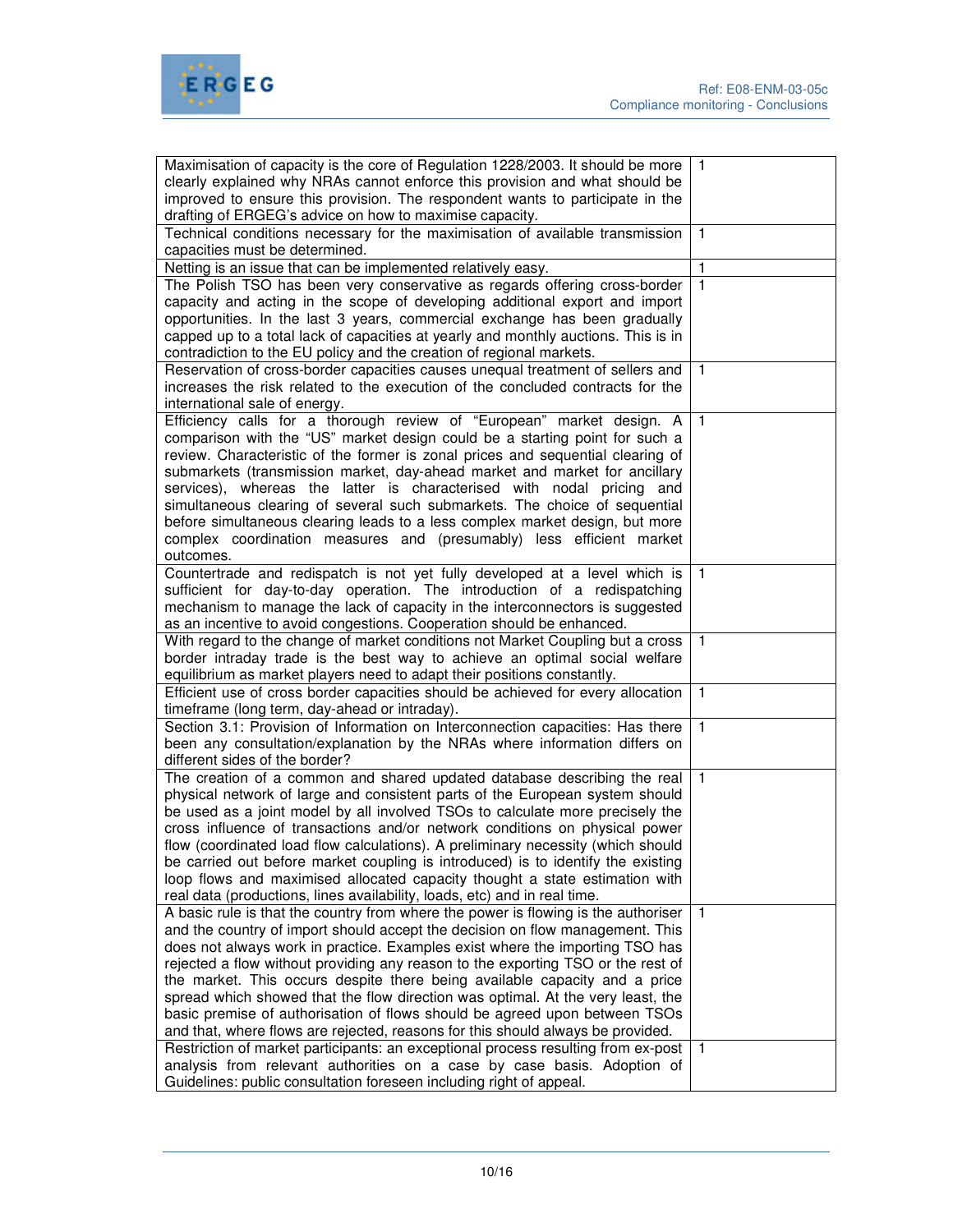

| Compensation for non-executed trades on interconnectors where the fault is<br>proven to lie: there have been some instances of TSOs refusing to<br>acknowledge errors in their operations that have led to trades not being<br>executed. These issues are beyond those of unexpected capacity reductions<br>and are due to operational mistakes and failures such as the TSO not<br>processing a trader's schedule or bid properly. One could question the right of a<br>TSO to refuse compensation for direct damages and opportunity costs in such<br>an instance. | $\overline{1}$ |
|----------------------------------------------------------------------------------------------------------------------------------------------------------------------------------------------------------------------------------------------------------------------------------------------------------------------------------------------------------------------------------------------------------------------------------------------------------------------------------------------------------------------------------------------------------------------|----------------|
| Currently TSOs only have to reimburse to a value of 100% or 110% in case of<br>curtailment. It could be argued that this should be more punitive and should<br>increase closer to the nomination day to incentivise TSOs to reduce and plan<br>outages in advance and cover the cost of un-hedging positions by market<br>participants. It could also be argued that a figure of 110% does not fully reflect<br>the opportunity costs to the supplier.                                                                                                               | $\overline{1}$ |
| Financial consequences in case of failure to honour obligations: TSOs in case<br>of curtailment are liable to compensate market participants except under force<br>majeure. Firmness should be defined in the same way, at least on a regional<br>level. There is an unsolved regulatory issue on how TSOs are allowed to<br>refinance the risk. One could use congestion rents to refinance compensations<br>(transitory period an upper limit on total compensation per month)                                                                                     | $\mathbf{1}$   |
| (4.2.13) One respondent reimburses market participants 100% of the auction<br>price in the case of unscheduled maintenance work. the respondent informs<br>market participants about reductions and curtailment due to maintenance during<br>the bidding process and announced maintenance are not reimbursed                                                                                                                                                                                                                                                        | $\overline{1}$ |
| ERGEG documents do not make any references to the prohibitions on some<br>Spanish players to import electricity from France. This situation hinders efficient<br>use of the interconnection, because it reduces competition, and it is difficult to<br>understand considering the publication of the CNE report on VPP and CESUR<br>in which the CNE admits that the rule applied to define the agents subject to<br>this prohibition, "the 10% rule", is not the right way to assess a potential abuse<br>of a dominant position.                                   | $\overline{1}$ |
| The establishment of secondary trading for transmission capacity, ensuring that<br>each TSO allows secondary trading of capacity and information requirements<br>are fulfilled, is supported.                                                                                                                                                                                                                                                                                                                                                                        | $\overline{1}$ |
| In some instances, national rules may limit the TSOs' allowed revenues, via a<br>price control process. In the absence of such limitations - where prices are<br>determined via auctions - NRAs should not be allowed to intervene unless it has<br>proof that the auction itself was flawed. Thus, a NRA should not be permitted to<br>take any 'corrective' action; if it merely considers the auction price to be too<br>high (or low).                                                                                                                           | $\mathbf{1}$   |
| Point 2.10. On interconnections between the Nordic market and adjacent   1<br>markets (e.g. Norway - Holland, Sweden-Poland etc.), where explicit auctioning<br>at the moment is being used, it is important to secure that the capacity<br>allocation and most importantly the use of capacity is carried out efficiently. The<br>proposal of explicitly assigning the responsibility of imposing restrictions to the<br>energy regulators should be supported.                                                                                                     |                |
| There is a need to assess the economic efficiency of the existing congestion<br>management methods, in particular those cases where explicit auctions are in<br>use.                                                                                                                                                                                                                                                                                                                                                                                                 | $\mathbf{1}$   |
| (4.2.12) Point 2.12 of the Guidelines: a compliance assessment of market<br>participants would have brought different results.                                                                                                                                                                                                                                                                                                                                                                                                                                       | $\mathbf{1}$   |
| <b>Congestion Management - regional issues</b>                                                                                                                                                                                                                                                                                                                                                                                                                                                                                                                       |                |
| Point 2.10. The prohibition on Spanish Market Agents being allowed to import<br>electricity from France when their domestic market share exceeds 10% should<br>be eliminated.                                                                                                                                                                                                                                                                                                                                                                                        | $\mathbf{1}$   |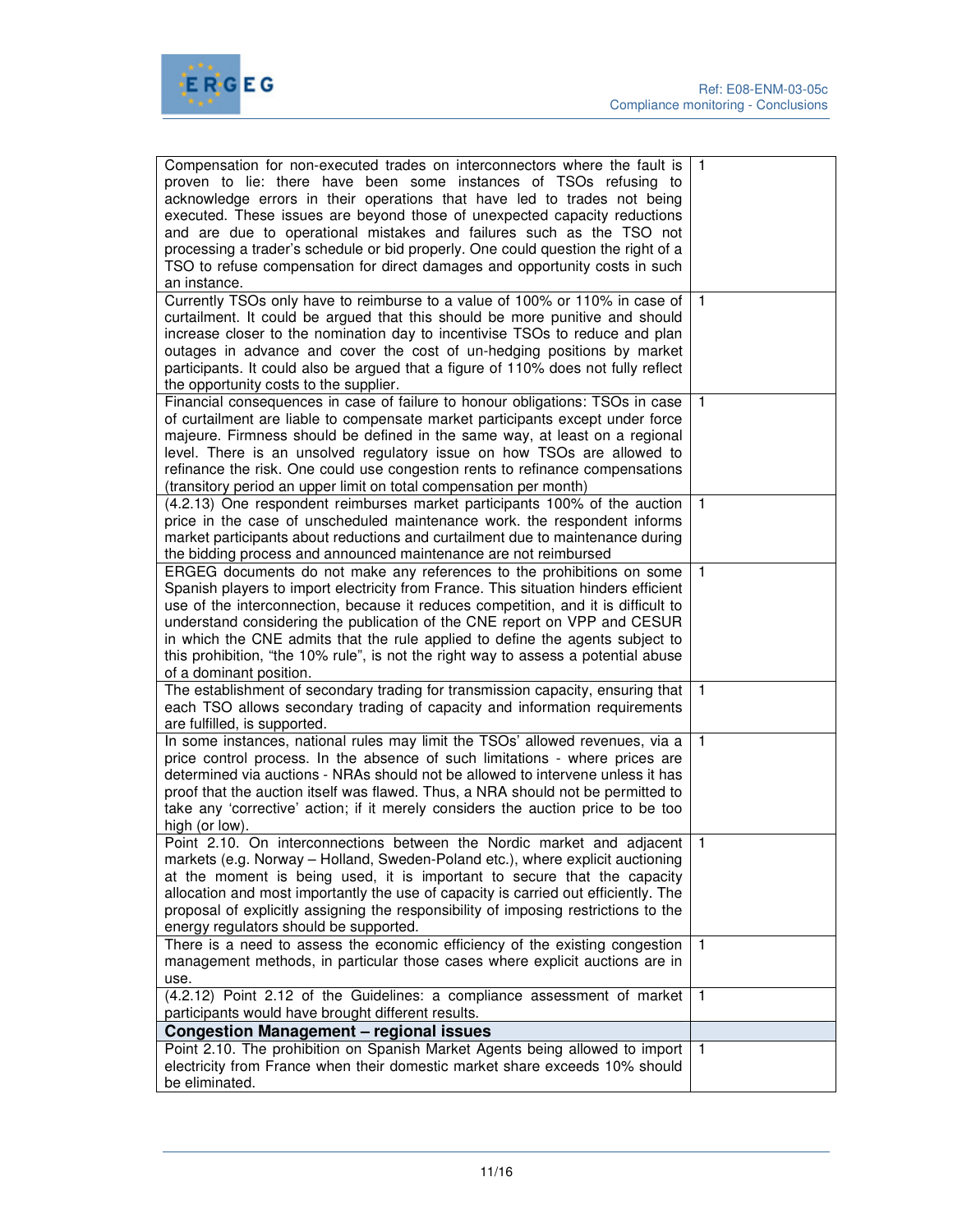

| The approval of the IPE rules, for the regulation of explicit auctions in the<br>Spanish/Portuguese border, is urgently needed. This decision cannot be<br>postponed due to the establishment of the common auction platform in the<br>region supported by the regulators.                                                                                                                                                                                                                                                                                                                                                         | $\mathbf{1}$   |
|------------------------------------------------------------------------------------------------------------------------------------------------------------------------------------------------------------------------------------------------------------------------------------------------------------------------------------------------------------------------------------------------------------------------------------------------------------------------------------------------------------------------------------------------------------------------------------------------------------------------------------|----------------|
| Triad system: this system should be reviewed and removed as it works against<br>market competition and reduces market efficiency. For the whole Triad period,<br>regardless of actual market conditions between France and the UK, no-one will<br>risk any flows out of the UK in block 5 in order to avoid the triad cost.                                                                                                                                                                                                                                                                                                        | $\overline{1}$ |
| Powernext and OMEL should agree on a timetable for the implementation of<br>market coupling.                                                                                                                                                                                                                                                                                                                                                                                                                                                                                                                                       | $\overline{1}$ |
| Point 1.10 The auction rules for explicit auctions between Spain and Portugal<br>have to be approved urgently and cannot be postponed due to the<br>establishment of a common auction platform in the region supported by the<br>regulators.                                                                                                                                                                                                                                                                                                                                                                                       | $\mathbf{1}$   |
| A pragmatic implementation master plan for the establishment of Market<br>Coupling in the different regions should be provided, taking into account the<br>question of integration of the regions, too.                                                                                                                                                                                                                                                                                                                                                                                                                            | $\overline{1}$ |
| Current ongoing Market Coupling efforts: the cooperation especially between<br>TSOs as well as in cooperation with the PXs is fruitful.                                                                                                                                                                                                                                                                                                                                                                                                                                                                                            | $\mathbf{1}$   |
| The Central Western European Electricity (CWE) region: implementation of<br>mechanism for intra-day congestion management (having the same method on<br>both sides of the interconnection): no agreement exists but negotiations are<br>ongoing, a consultation could be held to achieve agreement.                                                                                                                                                                                                                                                                                                                                | $\overline{1}$ |
| There also exist certain limits in the regional co-operation like unharmonised<br>market models, different approaches to Renewable Energy Strategy (RES)<br>policies and cross-border transmission functions. These issues need to be<br>tackled as well.                                                                                                                                                                                                                                                                                                                                                                          | $\mathbf{1}$   |
| The day-ahead market coupling between the Iberian Electricity Market (MIBEL)<br>and CWE should be a priority for both market operators (Powernext and OMEL)<br>and system operators (RTE and REE). It is necessary to have the timetable for<br>its implementation as soon as possible.                                                                                                                                                                                                                                                                                                                                            | $\mathbf{1}$   |
| One respondent has commented on and updated regional developments on<br>congestion management and transparency in its response.                                                                                                                                                                                                                                                                                                                                                                                                                                                                                                    | $\mathbf{1}$   |
| <b>Transparency</b>                                                                                                                                                                                                                                                                                                                                                                                                                                                                                                                                                                                                                |                |
| Solutions should build on existing policies and processes; e.g. regional<br>transparency based on Guidelines for Good Practice (GGP) on Information<br>Transparency. Whilst information is often published, it is not necessarily always<br>correct or placed in an accessible location in a user friendly format. It is<br>essential that websites are clearly identified and navigable. Compliance should<br>also assess how accurate data is and how often it is updated.                                                                                                                                                       | $\overline{1}$ |
| TSOs held much of the information needed by market participants. A quick   1<br>solution is to require the TSOs and their associated auction bodies to make the<br>information public. The manner and method as well as the timetable for<br>publication should also be set out.                                                                                                                                                                                                                                                                                                                                                   |                |
| Once rules for publication of information are approved, it is imperative they are<br>published and market participants made aware of the new conditions under<br>which they must operate.                                                                                                                                                                                                                                                                                                                                                                                                                                          | $\overline{1}$ |
| There are still differences in interpretation and in implementation of the CM<br>Guidelines and a lack of transparency on important issues in the system.<br>ERGEG's proposal to complement the CM Guidelines with legally binding and<br>detailed provisions on information management and transparency is supported.<br>Some basic requirements regarding the transparency and information<br>disclosure: a) Development of transparency should be in line with the<br>integration and maturity of the market, focusing on timely publication of<br>essential price drivers. b) When two markets are coupled, equal transparency | $\overline{1}$ |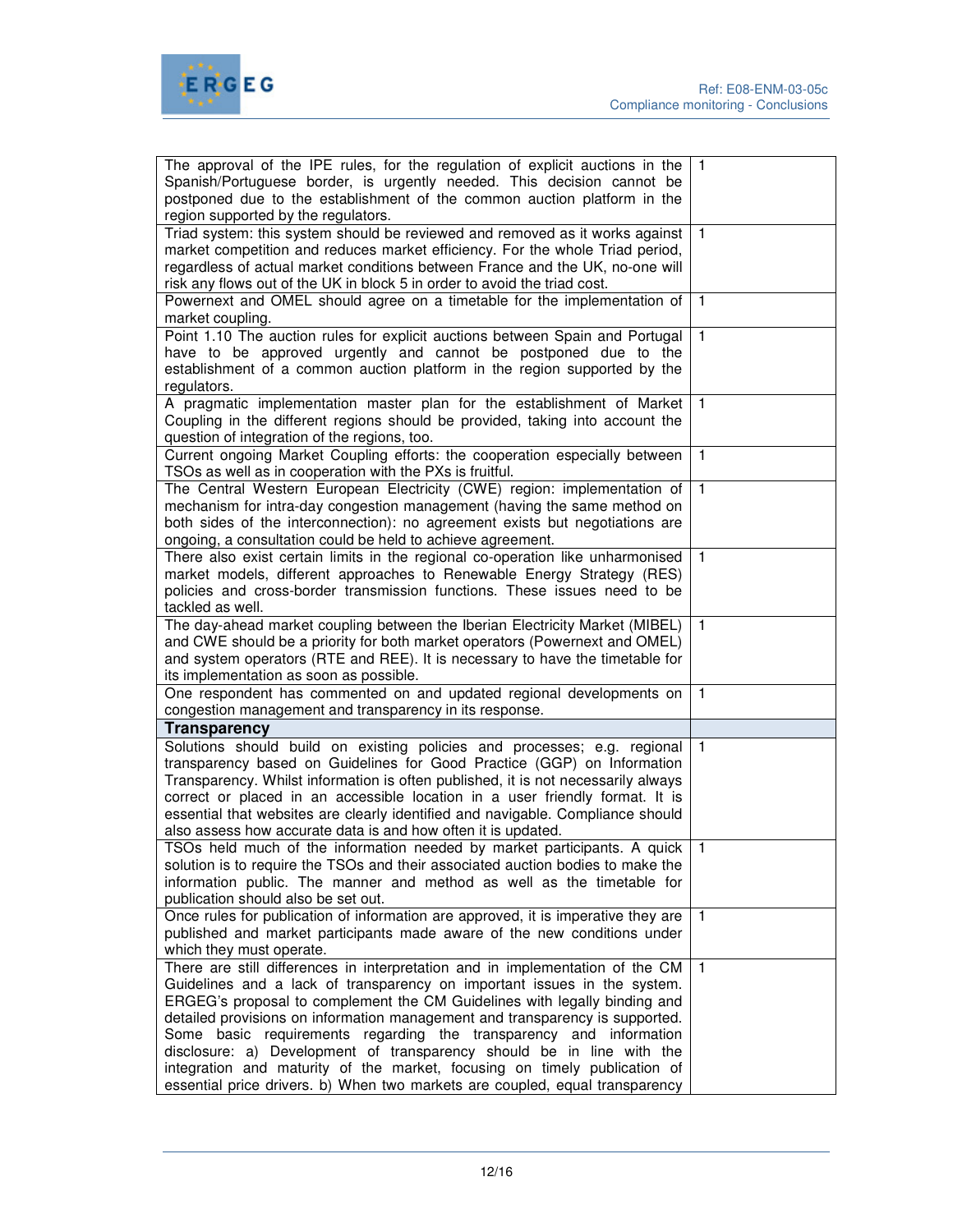

| and information disclosure requirements must be applied for both markets. c)<br>Implementation of transparency needs strong coordination and enforcement<br>from the involved regulators.                                                                                                                                                                                                                                                                                                                |              |
|----------------------------------------------------------------------------------------------------------------------------------------------------------------------------------------------------------------------------------------------------------------------------------------------------------------------------------------------------------------------------------------------------------------------------------------------------------------------------------------------------------|--------------|
| Transparency concerning the fundamentals in the evaluation of future grid<br>investments is important in order to secure a proper development of the system<br>and should be improved.                                                                                                                                                                                                                                                                                                                   | 1            |
| Point 5.5h of CM Guidelines: one should introduce a general obligation for the<br>TSOs to report on corrective actions taken, as well as where there was no<br>corrective action taken.                                                                                                                                                                                                                                                                                                                  | $\mathbf{1}$ |
| Regional transparency reports are currently sufficient for the problems stated in<br>the Report. It is not recommendable to complement the existing general<br>provisions on transparency; rather it would be better to use the existing regional<br>transparency reports and implement them throughout all MS to achieve a level-<br>playing field.                                                                                                                                                     | $\mathbf{1}$ |
| Although the CM Guidelines introduced a minimum legal level of data provision,<br>they also introduced ambiguity in terms of who is responsible for the publication<br>of certain types of data. It is essential that these provisions clearly outline the<br>responsibilities for third party data provision and fully acknowledge that TSOs<br>cannot be held accountable for inaccuracies or omissions in data over which<br>they have no control.                                                    | $\mathbf{1}$ |
| The regional transparency report is welcomed. However, the new definitions in<br>this report have the potential to delay the implementation of the current<br>transparency provisions deriving from the CM Guidelines.                                                                                                                                                                                                                                                                                   | $\mathbf{1}$ |
| A number of improvements on transparency have to be made.                                                                                                                                                                                                                                                                                                                                                                                                                                                | 1            |
| As proposed by ERGEG, it is of vital importance that legally binding and<br>detailed provisions on information management and transparency exist.                                                                                                                                                                                                                                                                                                                                                        | $\mathbf{1}$ |
| Transparency is also needed to monitor possible abuse of market power by<br>dominant players.                                                                                                                                                                                                                                                                                                                                                                                                            | $\mathbf{1}$ |
| Publication requirements shall be harmonised in terms of uniform format,<br>common language, and internet based publication.                                                                                                                                                                                                                                                                                                                                                                             | $\mathbf{1}$ |
| Transparency requirements shall be well balanced not to leave out data but<br>requirements should also not be too far reaching.                                                                                                                                                                                                                                                                                                                                                                          | $\mathbf{1}$ |
| Similar transparency requirements must be applied in all integrated markets in<br>order to avoid distortions in competition between market players.                                                                                                                                                                                                                                                                                                                                                      | $\mathbf{1}$ |
| The existing general provisions on Transparency in Section 5 of the CM<br>Guidelines should be complemented by with legally binding and detailed<br>provisions on information management and transparency.                                                                                                                                                                                                                                                                                               | 1            |
| <b>Congestion Income</b>                                                                                                                                                                                                                                                                                                                                                                                                                                                                                 |              |
| The report sets out the ratio chosen for each of the options (ways of using<br>income) by each NRA. It would be interesting to understand the reasons behind<br>these ratios and in particular whether they are kept constant for each<br>interconnector. Given that assuring firmness of capacity is considered such an<br>important issue, it could be seen as surprising that only 3 regulators allocate<br>any portion of revenues to ensuring firmness of capacity (awarding only 2% of<br>revenue) | $\mathbf{1}$ |
| Section 4.6: There are still ongoing European discussions on how to cover<br>costs for guaranteeing firmness. An amendment of the CM Guidelines shall<br>clarify this issue.                                                                                                                                                                                                                                                                                                                             | 1            |
| It is not in the remit of NRAs to judge if congestion income is excessive but only<br>investigate if any illicit behaviour occurred.                                                                                                                                                                                                                                                                                                                                                                     | 1            |
| The triad system at the Interconnector France-Angleterre (IFA) leads to<br>distorted nominations on the IFA.                                                                                                                                                                                                                                                                                                                                                                                             | 1            |
| The congestion rents should be used prior to network investments to increase<br>interconnector capacities.                                                                                                                                                                                                                                                                                                                                                                                               | 1            |
| Regulators should strictly enforce the Regulation on this issue, as in the                                                                                                                                                                                                                                                                                                                                                                                                                               |              |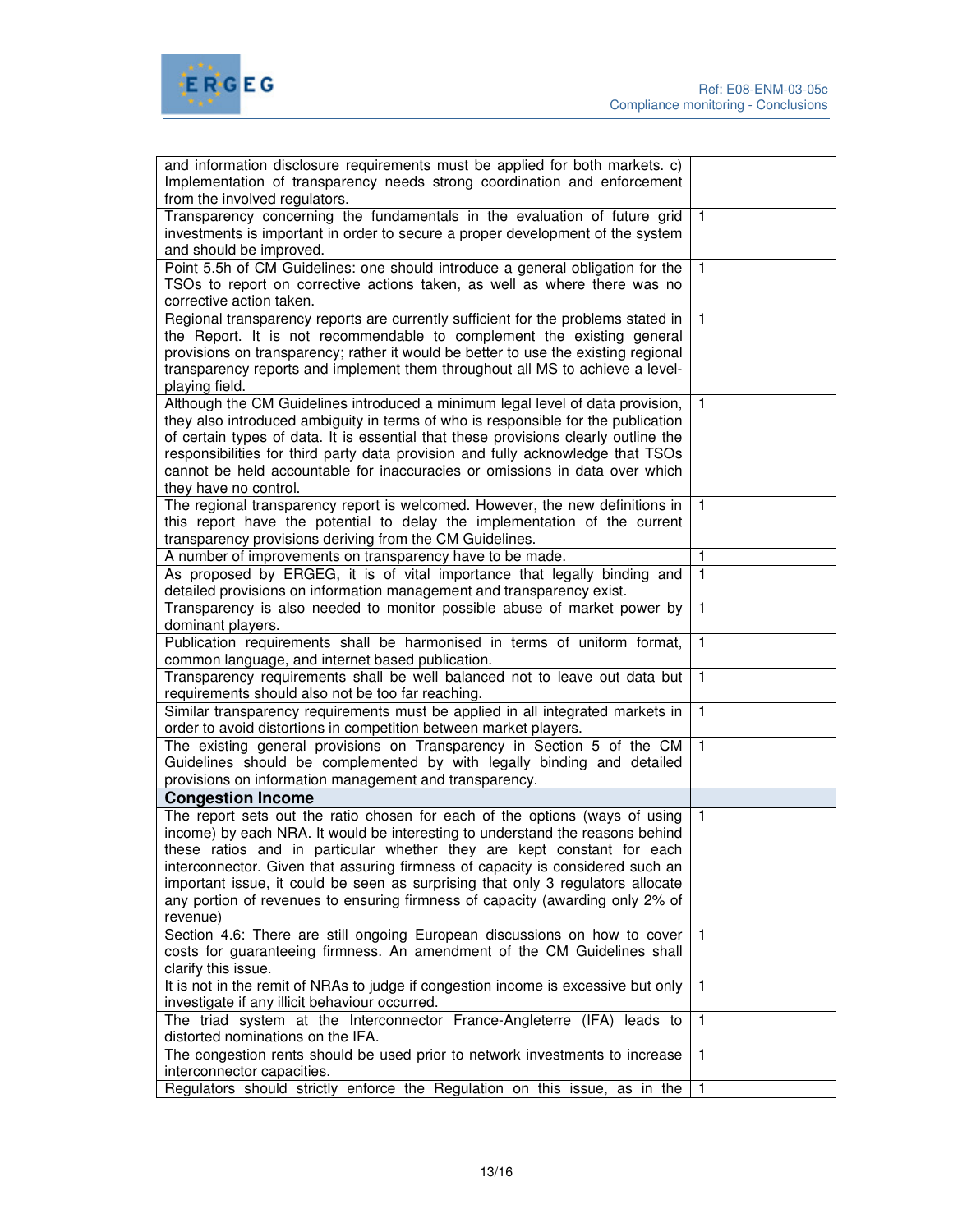

| Netherlands, part of these funds was used to finance the purchase id APX spot                                                 |                |
|-------------------------------------------------------------------------------------------------------------------------------|----------------|
| market. More transparency and certainty is needed on the use of congestion                                                    |                |
| incomes.                                                                                                                      |                |
| Inter-TSO compensation and tarification                                                                                       |                |
| It is good that discussion on transmission tarification is linked to the ITC. ITC is                                          | $\mathbf{1}$   |
| seen as an international tariff and ITC needs to be implemented in a technically                                              |                |
| more complex way than the national tarification schemes, but its results have to                                              |                |
| be an integral part of those national tarification schemes.                                                                   |                |
| ITC solutions that have been implemented, past and present, do not sufficiently                                               | $\mathbf{1}$   |
| comply with the Regulation. In a voluntary agreement a consensus is needed                                                    |                |
| which, in the case of ITC, leads to a weak implementation of the rationale of the                                             |                |
| Regulation. An ITC scheme that appropriately reflects the wording and meaning                                                 |                |
| of Regulation 1228 accordingly is of utmost importance. There has not been a                                                  |                |
| sufficiently equal treatment of national and international users in any of the past                                           |                |
| voluntary ITC agreements.                                                                                                     |                |
| ITC distorts operational efficiency and gives clear disincentives for several                                                 | $\mathbf{1}$   |
| TSOs in developing new cross-border capacity. ITC will thus decrease                                                          |                |
| international trade and the economic benefits from such trade. Following the                                                  |                |
| main rule in paragraphs 2 and 5 /1228/03 art.3) has proved impossible, and                                                    |                |
| further attempts to do so should be avoided. Congestion revenues and trading                                                  |                |
| incomes now logically replace such tariffs many times over.                                                                   |                |
| There is a need to harmonise tarification principals in Europe. The tarification                                              | $\mathbf{1}$   |
| Guidelines are important in order to level the playing field for the market                                                   |                |
| players.                                                                                                                      |                |
| ERGEG's view on the need to develop an ITC system able to determine TSOs                                                      | $\mathbf{1}$   |
| responsible for the origin and end of flows in the meshed network and suggests                                                |                |
| the creation of a common and shared update database to address this is                                                        |                |
| welcome. Such a data base would solve the problem of quantifying and                                                          |                |
| attributing the network losses, mitigating the possibility of discriminative                                                  |                |
| behaviours. The cost of losses should be equally charged to the operators                                                     |                |
| really assigning the exporting and importing cross border transit capacity.                                                   |                |
| Examples of lack of harmonisation: network losses related to electricity traded                                               | $\mathbf{1}$   |
| across borders are treated differently by the different TSOs in the MSs. Some                                                 |                |
| TSOs provide for procurement of electricity due to network losses themselves,                                                 |                |
| while others deem energy trading companies responsible for procurement of                                                     |                |
| the losses related to their own flows. Furthermore, harmonisation and                                                         |                |
| convergence of the different level of network utilisation fees applied in the                                                 |                |
| different MSs is a pre-requisite for enhanced cross-border flows of electricity,<br>and to a more integrated European market. |                |
| The proposal to adopt and implement ITC and Tarification Guidelines is                                                        | $\overline{1}$ |
| supported.                                                                                                                    |                |
| Current EU legislation does not provide sufficient investment incentives for                                                  | 2              |
| cross border interconnections. The ITC mechanism in particular was not                                                        |                |
| supporting investments.                                                                                                       |                |
| Requirements of Art. 3 EU Regulation 1228/2003 for ITC are unclear and hard                                                   | $\mathbf{1}$   |
| to fulfil.                                                                                                                    |                |
| There is a special need for quick clarification of the Guidelines on ITC and                                                  | $\mathbf{1}$   |
| transmission tarification. If necessary the Guidelines should be separated.                                                   |                |
| Clarification of the "maximum average G-charge" is needed, in particular a                                                    | $\mathbf{1}$   |
| prescriptive limit on the permitted variation from the average would provide                                                  |                |
| greater certainty for new generators.                                                                                         |                |
| A clear prohibition of "pancaking" of charges at national or TSO boundaries                                                   | $\mathbf{1}$   |
| such as is currently practiced by National Grid in the UK is needed.                                                          |                |
| Section 6.2: ERGEG calls on the EC/MS to adopt and implement the ITC and                                                      | $\mathbf{1}$   |
| Transmission Tarification Guidelines as soon as possible. However, there is no                                                |                |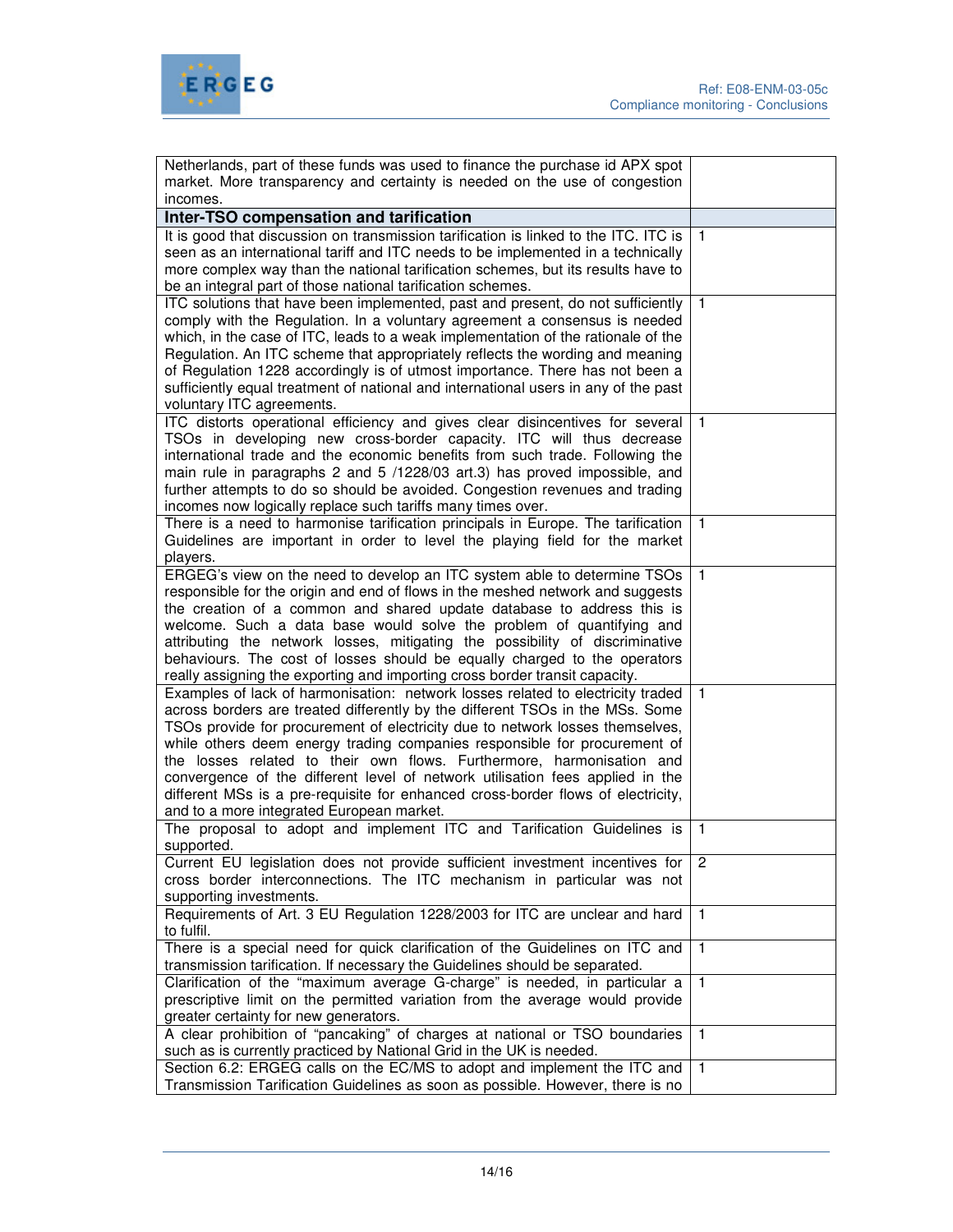

| mention of the important role of TSOs with regard to ITC and Tariffs?                   |              |
|-----------------------------------------------------------------------------------------|--------------|
|                                                                                         |              |
| <b>Governance issues</b>                                                                |              |
| Which methods have been successfully used by NRAs to ensure/speed up                    | $\mathbf{1}$ |
| compliance, where they have not been used and why should be evaluated in                |              |
| the text.                                                                               |              |
| Regulatory issues like regulators powers in dispute settlement, responsibilities        | $\mathbf{1}$ |
| of authorities in each country for cross border trading and the NRAs'                   |              |
| responsibility for the evaluation of the efficiency of the use of cross-border          |              |
| capacity should be harmonised.                                                          |              |
| ERGEG should put in place concrete measures to speed-up the implementation              | $\mathbf{1}$ |
| process of the CM Guidelines.                                                           |              |
| Criteria which are beyond the legal framework should be excluded from the               | $\mathbf{1}$ |
| Report until the Regulation and CM Guidelines have been amended.                        |              |
| Great attention should be devoted to the need for correct and harmonised                | $\mathbf{1}$ |
| implementation, and the ways for national legislative and regulatory frameworks         |              |
| on electricity interconnection to converge.                                             |              |
| It is essential that governance is harmonised between NRAs in order that they           | $\mathbf{1}$ |
| can jointly address concerns and other issued on interconnectors. Small                 |              |
| improvements in this area could lead to substantial benefits.                           |              |
| The additional duties and powers envisaged for NRAs through the 3 <sup>rd</sup> package | $\mathbf{1}$ |
| will greatly assist the monitoring and enforcement of compliance with                   |              |
| legislation. It is likely that some non-compliance currently exist due to the low       |              |
| level of regulatory powers. It is hoped that NRAs and TSOs are being                    |              |
| encouraged by the 3 <sup>rd</sup> package to address problem areas in advance of formal |              |
| implementation of the package.                                                          |              |
| A report should be published on which TSOs do not comply with which                     | 2            |
| provision, setting a tight deadline for TSOs to ensure compliance. If the               |              |
| compliance is not ensured after this deadline, NRAs should open formal cases            |              |
| against the non-compliant TSOs.                                                         |              |
| ERGEG/NRAs should assess economic efficiency of CM methods. Progress on                 | $\mathbf{1}$ |
| implicit daily auctions can be observed.                                                |              |
| There is opposition to the suggestion to recommend to the EC that the TSOs              | $\mathbf{1}$ |
| shall report on all relevant descriptions, documents etc. so that it becomes an         |              |
| "inherent" and "self-explanatory" duty of TSOs. This as task of NRAs, who shall         |              |
| monitor and report on the current developments and check the documents of all           |              |
| TSO <sub>s</sub> .                                                                      |              |
| It is important that compliance is assessed on a regular basis by the NRAs and          | $\mathbf{1}$ |
| that the lessons learned are shared between them in the interest of developing          |              |
| a consistent implementation of the European legislation and regulation, and             |              |
| facilitating the development of the single energy market.                               |              |
| There is a need to harmonise key regulatory issues of governance. In particular         |              |
| appropriate legislation at EU level should be developed to allow investments            |              |
| from a regional perspective. Member States should harmonise their regulatory            |              |
| framework to enhance market integration by:                                             |              |
| Implementing regional committees that decide on cross-border related<br>$\bullet$       |              |
| issues;                                                                                 |              |
| Oblige TSOs to plan cross-border related investments from a regional<br>perspective;    |              |
| Develop a common model for evaluating regional socio economic<br>٠                      |              |
| benefits;<br>Assess and prioritise investment plans according to the result of a<br>٠   |              |
| regional model and positive socio economic welfare;                                     |              |
| Ensuring<br>transparency and appropriate involvement of<br>market                       |              |
| stakeholders through early and extensive consultations; and                             |              |
| Implementing legal and regulatory instruments that can ensure that                      |              |